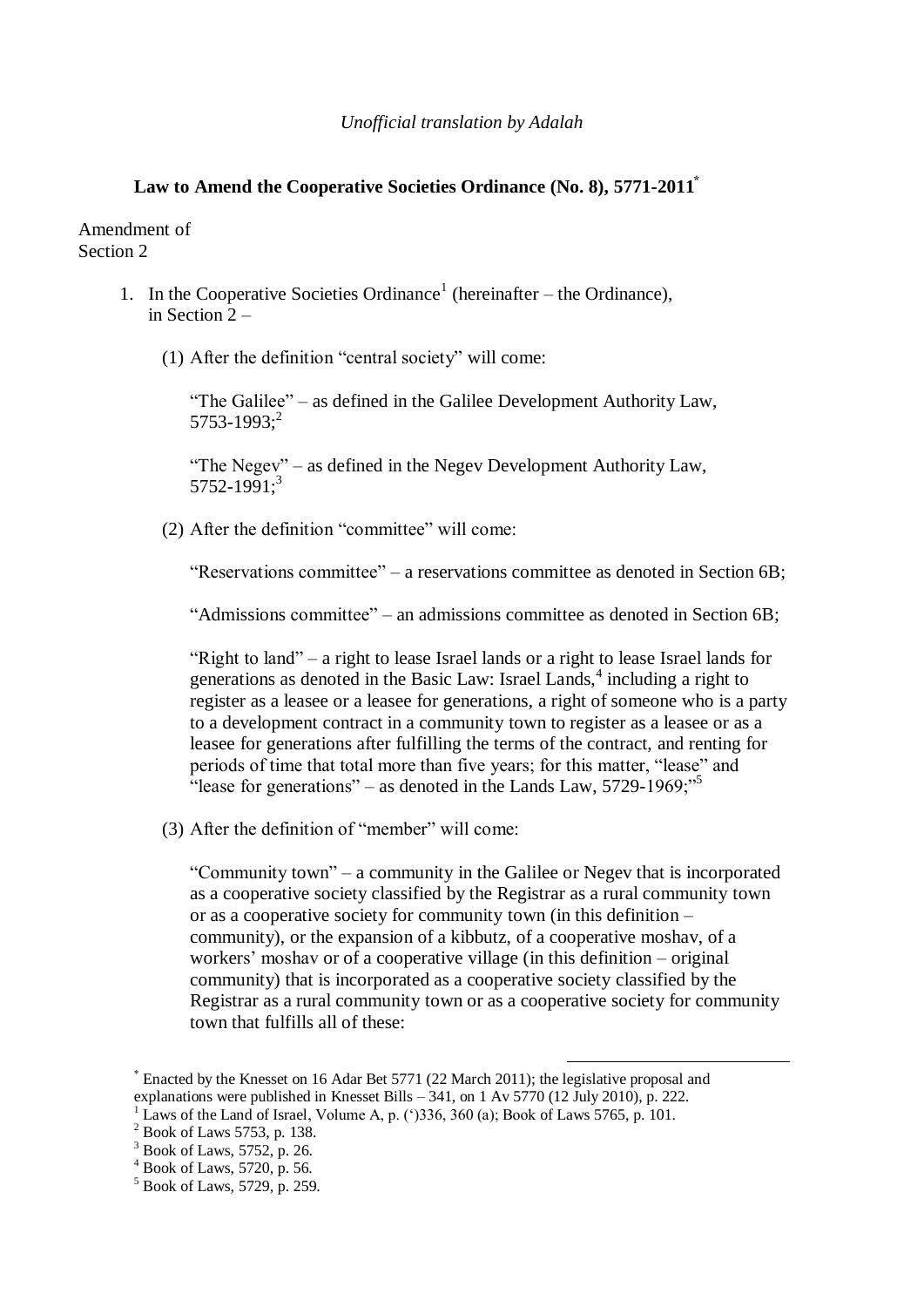- (1) The number of households in the community, or in the original community and the expansion together, does not exceed 400;
- (2) The maximum number of households in the community, or in the original community and the expansion together, was limited in accordance with the directives of a national master plan or a district master plan, as denoted in the Planning and Building Law, 5725-1965."<sup>6</sup>

Additions of sections 6B to 6D

2. After Section 6A of the Ordinance will come:

"Allocating land and transferring a right to land in a community town

6B. (A) (1) The allocation of land to a person for the purpose of acquiring the right to land in a community town in which an admissions committee operates will be executed after receiving the approval of the admissions committee.

> (2) The transfer of a right to land that was allocated to a person or a right to land that was legally transferred in a community town, as stated in paragraph (1), will be executed after the transferor receives approval from the admissions committee with regard to the transferee; the directives of this paragraph will also apply, with the requisite changes, to a transferee who is interested in transferring his land right to another person.

> (3) The transfer of a right to land in inheritance, whether in accordance with law or in accordance with a will in a community town, as stated in paragraph (1), does not require the approval of the admissions committee; however, the directives of paragraph (2) will apply to the heir, whether in accordance with law or in accordance with a will, who is interested in transferring his right to another person.

 (B) (1) An admissions committee of a community town will be composed of five members, and they are: two representatives of the community town; a representative of the movement with which the community town is affiliated or in which it is a member, and if the community town is not affiliated with a movement as stated or a member in it, or if the movement waives representation – an additional representative of the community town; a representative of the Jewish Agency for Israel or the World Zionist Organization; and a representative of the regional council under whose jurisdiction the community town is located.

(2) The representative of the regional council on the admissions committee will be the head of the regional council or his deputy, or an employee of the council appointed by the head of the council, provided that they are not residents of the community town – and he will be the chairman.

<u>.</u>

 $6$  Book of Laws 5725, p. 307.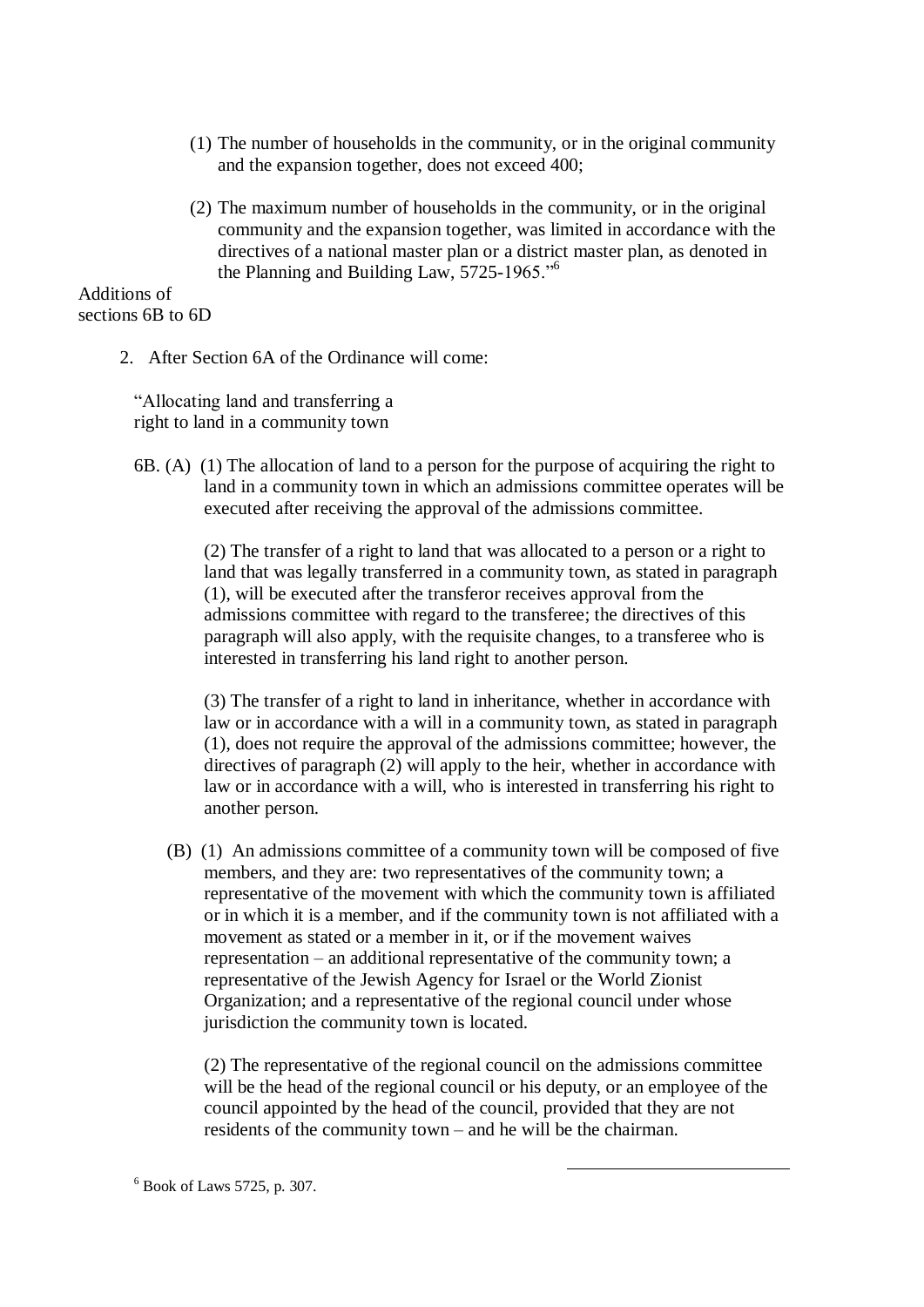- (C) If an admissions committee refuses to accept a candidate for a community town, it will provide him with a reasoned decision regarding its refusal.
- (D) The candidate and the community town are entitled to submit a reservation about the admissions committee"s decision to the reservations committee.
- (E) The reservations committee will be composed of five members appointed by the Minister of Construction and Housing, and they are: a public figure with educational background in the field of law, social work or behavioral sciences, upon the recommendation of the Minister of Justice – and he will be the chairman; the Registrar of Cooperative Societies or his deputy; an employee of the Israel Land Administration; an employee of the Ministry of Welfare and Social Services upon the recommendation of the Minister of Welfare and Social Services; an employee of the Ministry of Agriculture and Rural Development upon the recommendation of the Minister of Agriculture and Rural Development.
- (F) The reservations committee is entitled to cancel a decision of the admissions committee, to approve it, to refer the matter back to the admissions committee for reconsideration, or to make another decision in its place.
- (G) The reservations committee will define the procedures for its work and will publish them on the Internet sites of the Ministry of Construction and Housing and the Ministry of Justice.

## Considerations of the admissions committee

- 6C. (A) An admissions committee is entitled to refuse to accept a candidate for a community town based on one or more of these considerations only:
	- (1) The candidate is a minor;
	- (2) The candidate lacks the economic ability to establish a home in the community town within the period of time stipulated in the land allocation agreement;
	- (3) The candidate has no intention of establishing the center of his life in the community town;
	- (4) The candidate is not suitable for the social life in the community; a decision by the admissions committee to refuse to accept a candidate due to this consideration will be based on a professional opinion by someone who is expert in identifying such suitability;
	- (5) The candidate"s lack of compatibility with the social-cultural fabric of the community town, when there is reason to assume that this would harm this fabric;